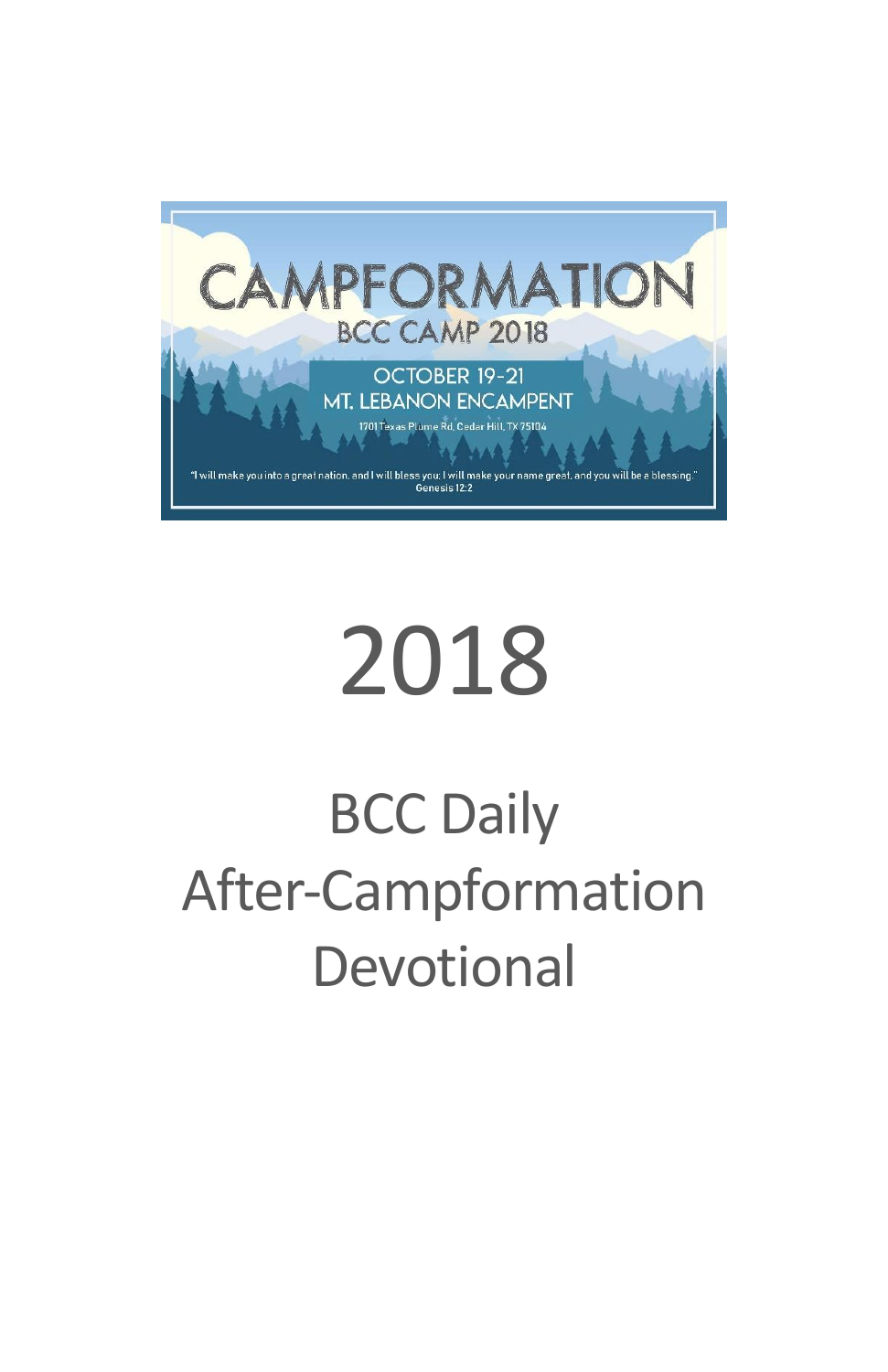### Table of Contents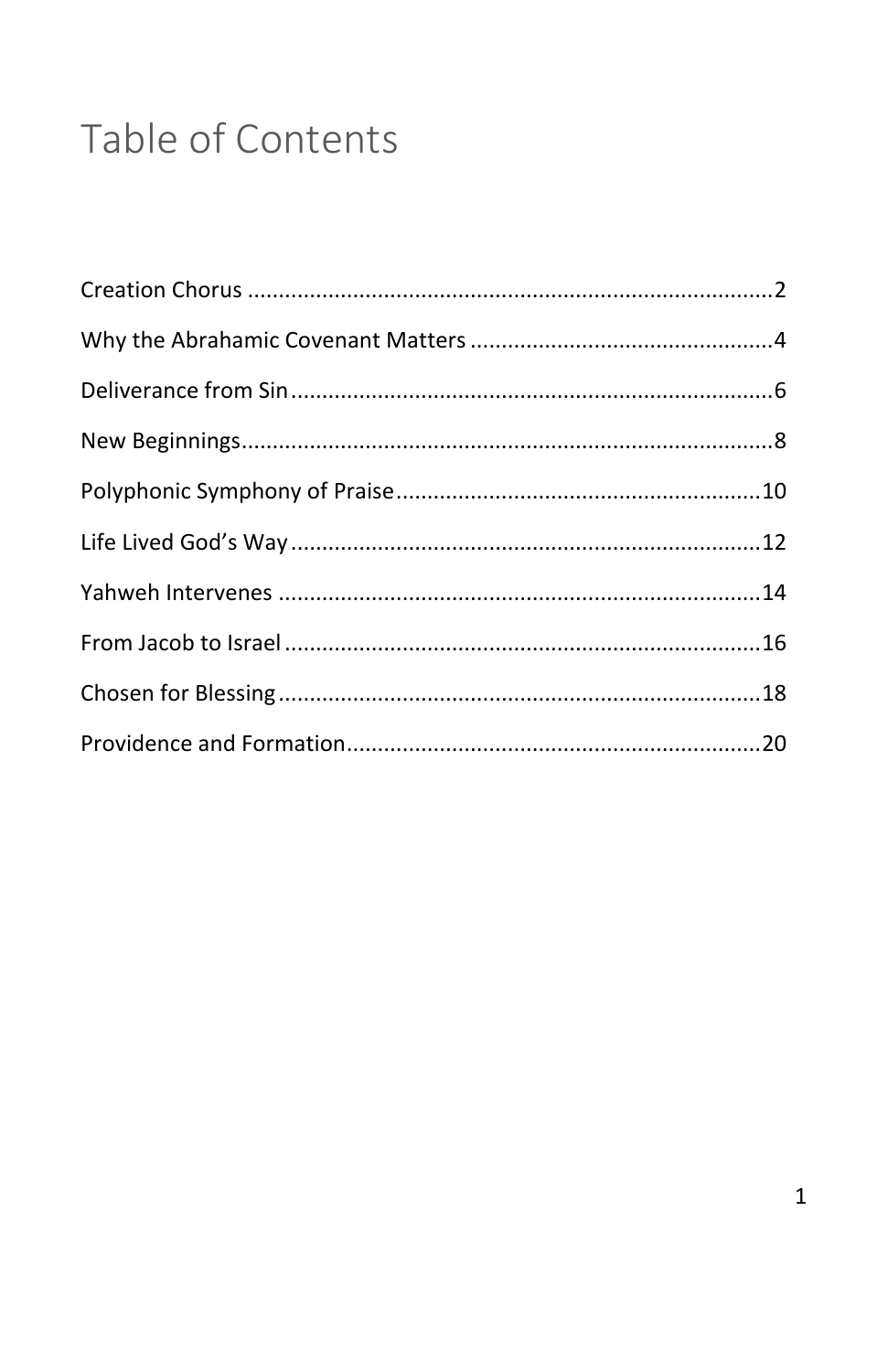### Creation Chorus (Genesis 1—2)

#### By Dr. Russell Diwa

### DAY<sub>1</sub>

The origin of humanity is disclosed from both a poetic and a historical perspective. Genesis 1 provides melodic meter to the creation narrative while Genesis 2 develops important details.

The *question of why* becomes the concern of the first two chapters as it differs from competing ancient creation accounts. Pagan literature seeks to explain creation, using mythology in crafting a universe that came as a result of struggle, which eventually produced a world made from the victim's remains.

Genesis stands out in its approach in revealing creation out from nothing. The agency is likewise unique: *the spoken Word of God bringing about order over chaos.*

The partnership of creation involves the *Trinity* where the Spirit hovers like a loving mother, the Son demonstrating the fiat of Speech, and the Father disclosing the purpose of creative design.

In the gospel of John, we find this affirmed in the naming of the *Word* as *Jesus Christ*, forming the world for God's acclaim. The world was originally seen as *good* and the invitation is to claim the redemption of singing the chorus of creation without dissonance within our Father's home.

The image of God is marked in the gift of marriage. The loving relationship that prevails within the Trinity provides the impetus for *man and woman* to reflect God's indescribable love amidst a world in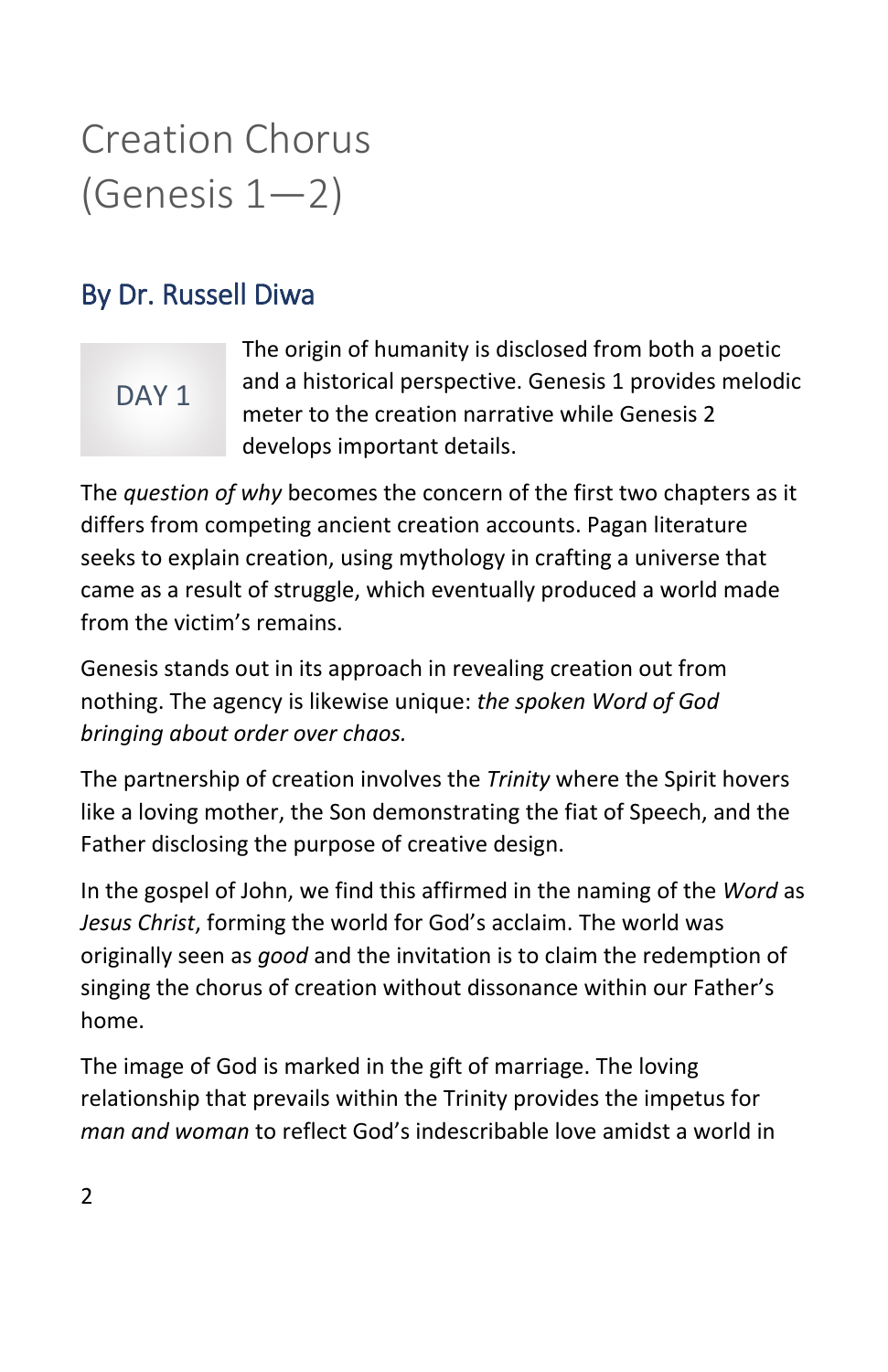need of hopeful redemption. The two become one in a wonderful image of harmony and holy commitment.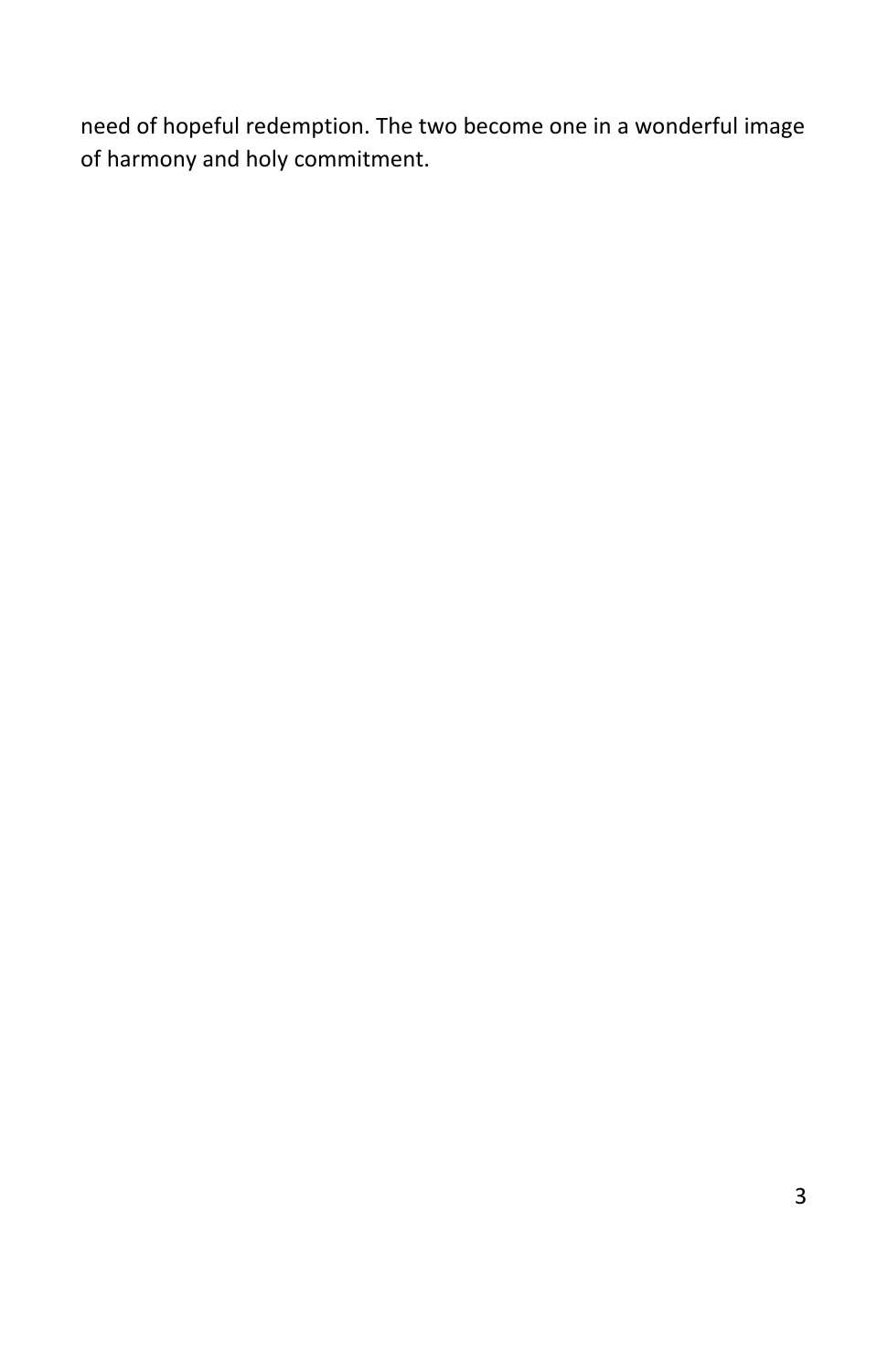### Why the Abrahamic Covenant Matters (Genesis 12—15)

#### By Pastor Robert Gutierrez

#### DAY<sub>2</sub>

There is an ancient story that stretches thousands of years. It tells of the Creator, who longs to bless humanity. Each time, however, the earth's denizens reject his invitations to life. Adam and Eve eat from the forbidden Tree of Knowledge. Cain activates a pattern

of murder and violence. Pretty soon, everyone participates in this empire of terror, so much so, that they have to be wiped out by a flood. God starts anew with Noah, but the evil continues, culminating in a universal effort to reach the heavens. God once again "starts over" by scattering them and confusing their languages. It is at this moment that Yahweh unleashes his eternal plan. He will bless the nations through one man: Abraham.

God made a covenant with Abraham, calling him from his home to a far away land. Yahweh promised Abraham land, posterity & prosperity (12:1-3). A special nation would come from him: Israel. They would get the land promised to Abraham, along with blessing. This covenant is reaffirmed to Abraham at various points along the way (Genesis 12:1-3; 13:14-17; 15; 17:1-21; 17:15-21; 21:11-12; 22:15-18), and is confirmed to Isaac (17:15-21; 21:11-12; 26:2-5, 24) and Jacob (27:27-29; 28:3-4, 13-15; 35:9-12; 48:3-4). This line will ultimately produce Jesus, our Savior (see Ruth 4:13-22; 2 Samuel 7; Matthew 1:1-17; Revelation 5:5).

If you consider yourself a Christian, there is something you need to know: *Through faith in Christ, you live under Abraham's spiritual blessings, and thus, a co-heir with him* (Galatians 2:13-14). In him, you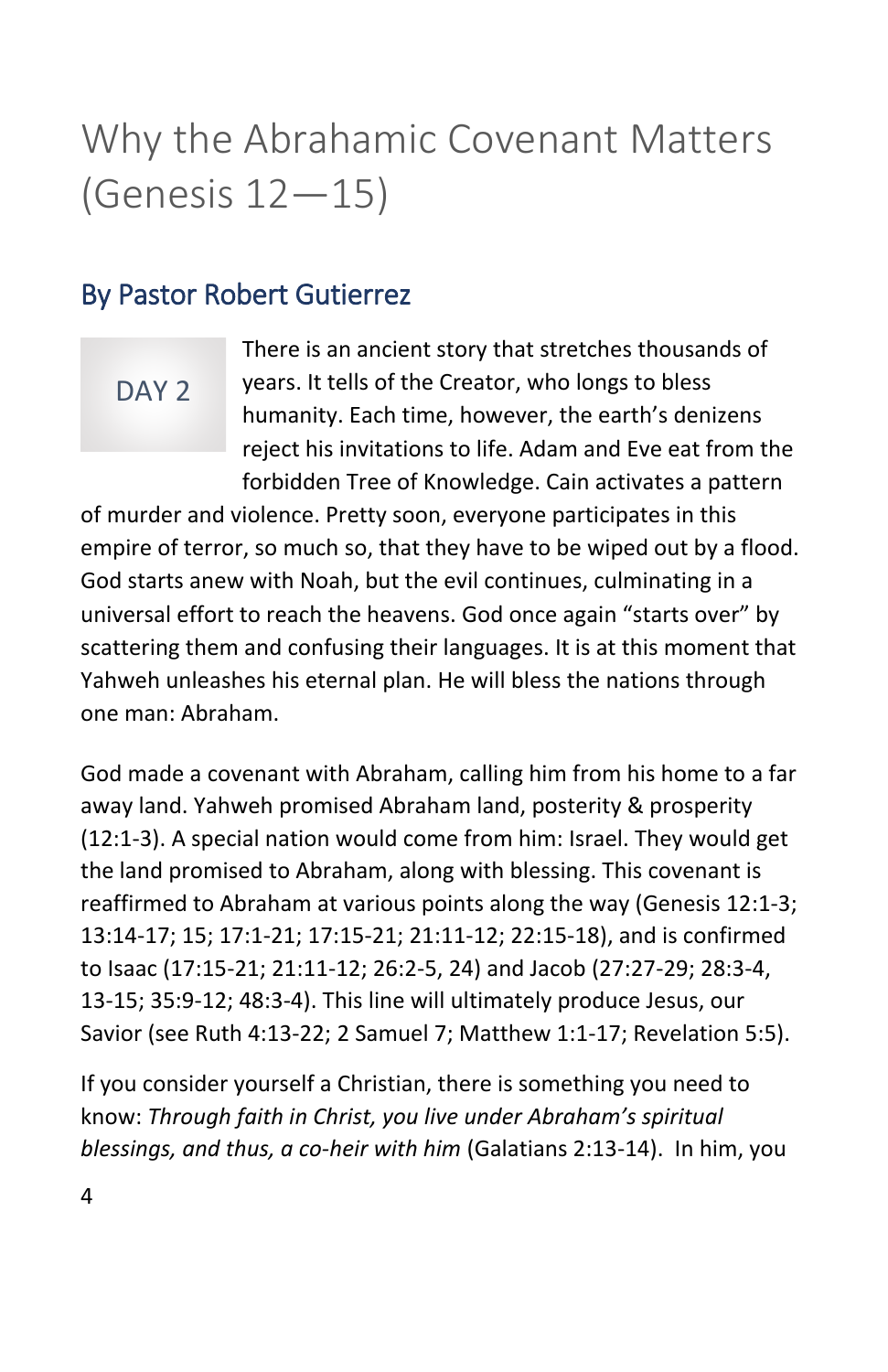possess untold spiritual riches that are rooted in eternity, enacted in history and applied to your being. Paul put it in the following manner:

*"Because you are sons, God sent the Spirit of his Son into our hearts, the Spirit who calls out, 'Abba, Father.' So you are no longer a slave, but a son; and since you are a son, God has made you also an heir" (Galatians 4-6-7, NIV).*

You are not a victim of fate or circumstances. Nor are you a "loser" devoid of value. Rather, you are a child of God destined for eternal glory, and called to boldly follow Christ in this vacuous world! The ancient gospel narrative is your story. God's covenant with Abraham to bless is your inheritance. Spiritual formation starts with God's covenant.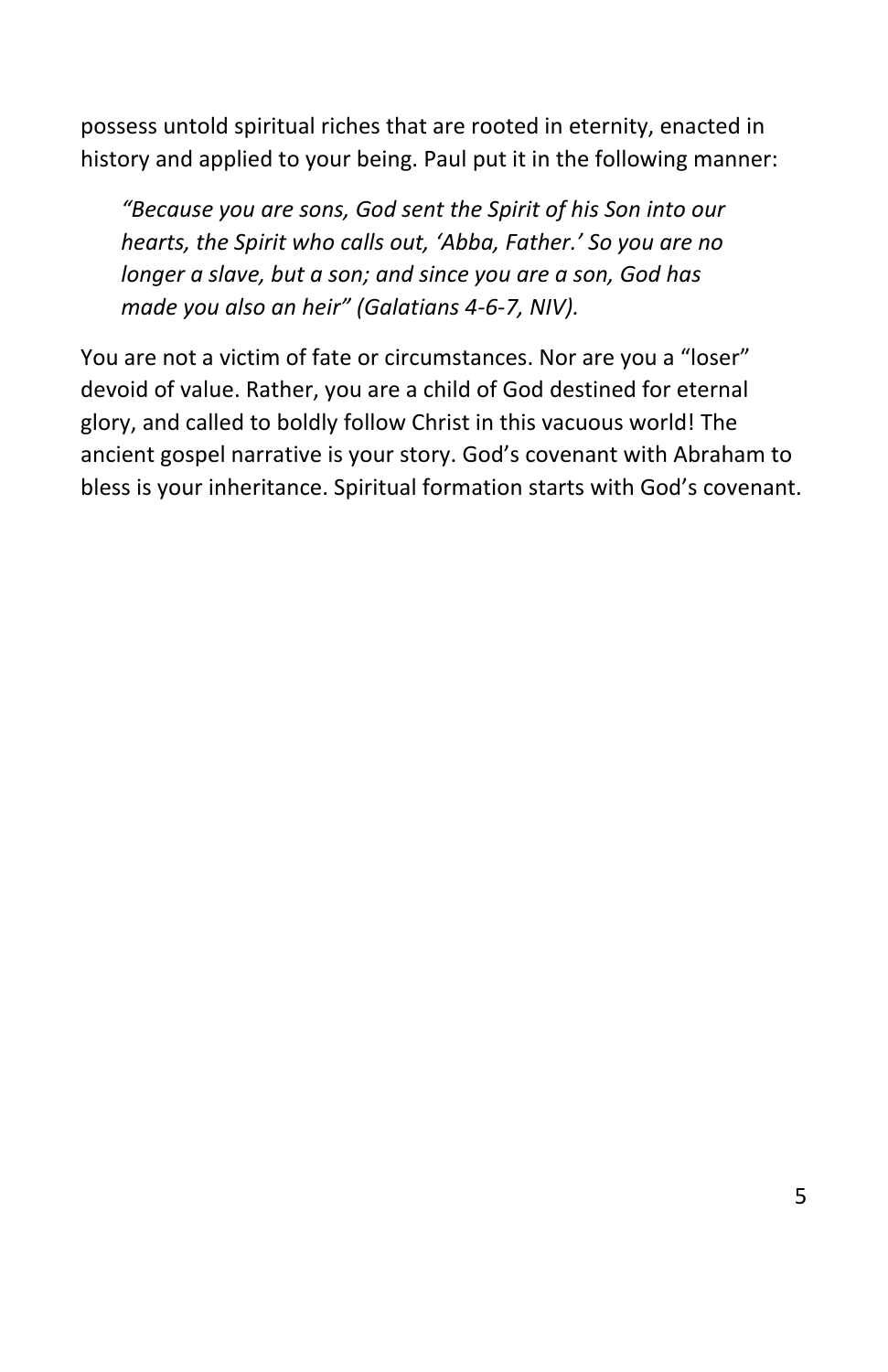### Deliverance from Sin (Genesis 3)

### By Pastor Vic Dela Cruz

DAY<sub>3</sub>

Sin can really, really mess us up.

#### While at a church gathering in Singapore last August, I met a young woman I'll call Sylvia. She had been caught in an extramarital affair, publicly disgraced, fired from

her job, and now was about to be deported back to her homeland. Her life was in tatters, and she was in anguish. Knowing the depth of her pain and humiliation, I shared the redemptive hope of the gospel with her. She had heard it in the past, but so great was her guilt that she had not been able bring herself to accept this unbelievable gift.

Unbeknownst to this woman, however, God had already long before made plans for her (and all of mankind's) redemption. In what many commentators believe was the first prophetic promise of deliverance from sin, the *Protoevangelion* ("first gospel message") graphically paints for us the final outcome of the cosmic battle between good and evil and how the redemptive plan is going to unfold through Eve's seed. Directed towards the serpent, it reads thus:

> "And I will put enmity between you and the woman, and between your offspring and hers; he will crush your head, and you will strike his heel" (Genesis 3:15, NIV).

One reputable Bible scholar put it this way:

"The serpent will bruise the heel of the woman's seed (a temporary injury), but the seed of the woman will bruise the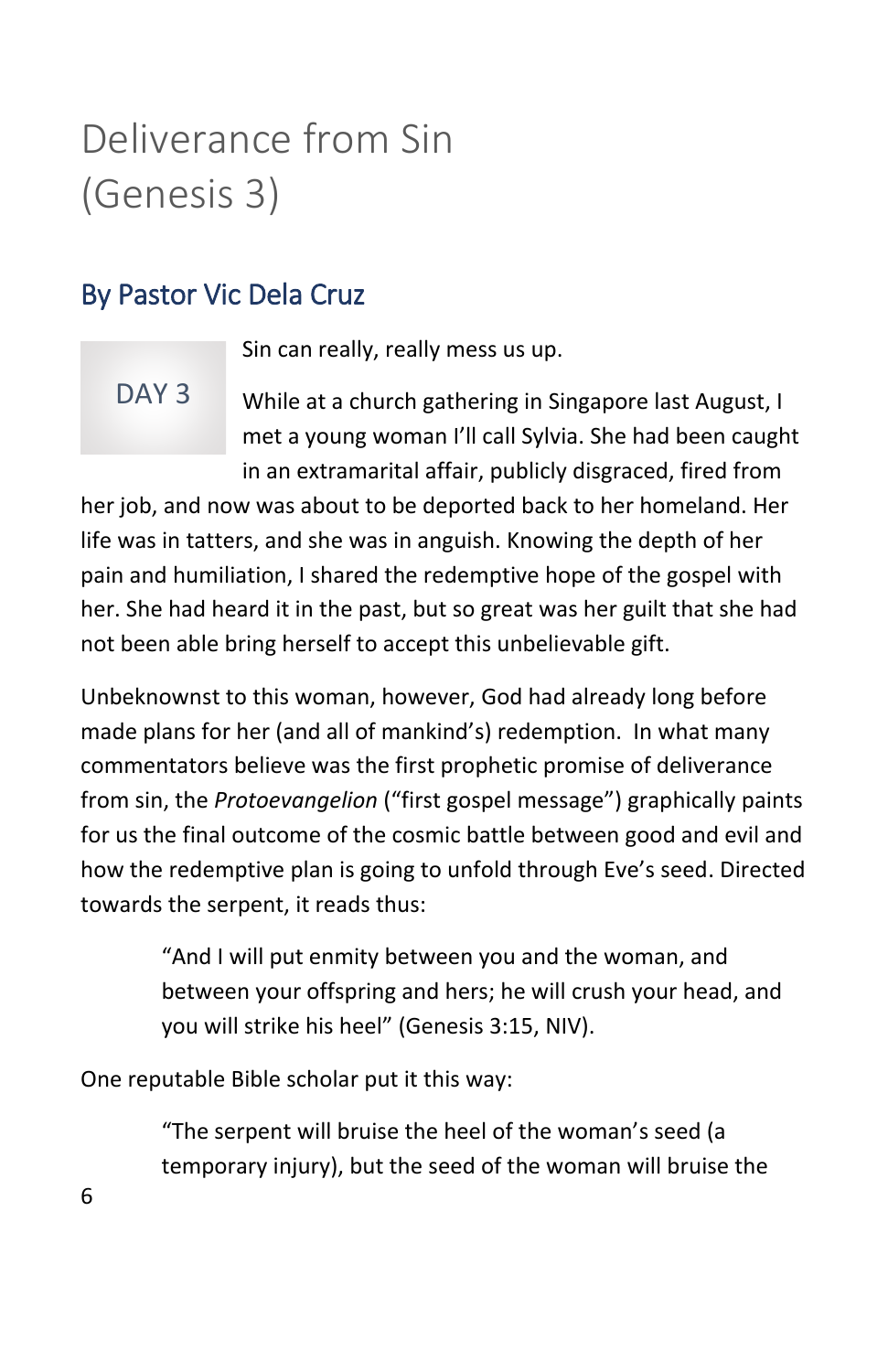head of the serpent (a fatal injury)" (Victor P. Hamilton, *Handbook of the Pentateuch*, p. 44).

At the cross, Satan bruised the seed of the woman (Revelation 12:9), but through that same cross, Christ dealt the final blow (Colossians 2:15). Because of Jesus, the redeemed will have ultimate victory over Satan. Through Christ's atonement, the power of sin has been broken and man's relationship with God has been restored (Romans 6:1-11). By the merits of Jesus Christ, those who believe are accounted righteous before God (2 Corinthians 5:21).

Here is how Genesis 3 impacts our personal walk with God: Because it is he who planned our redemption, it is therefore unstoppable, firm and absolute. No matter the gravity of our sin, there is nothing Satan can do to take that assurance away. What glorious truth!

In the end, Sylvia confessed her sins and, through her tears, humbly prayed to accept God's forgiveness. Brother or sister, like Sylvia, is there any sin in your life you feel is too grave for God to cover? God's word is telling you in our text today that provision for forgiveness has already been given if you're willing to confess your sin (1 John 1:9). All you need to do is claim what God has already done on the cross for you.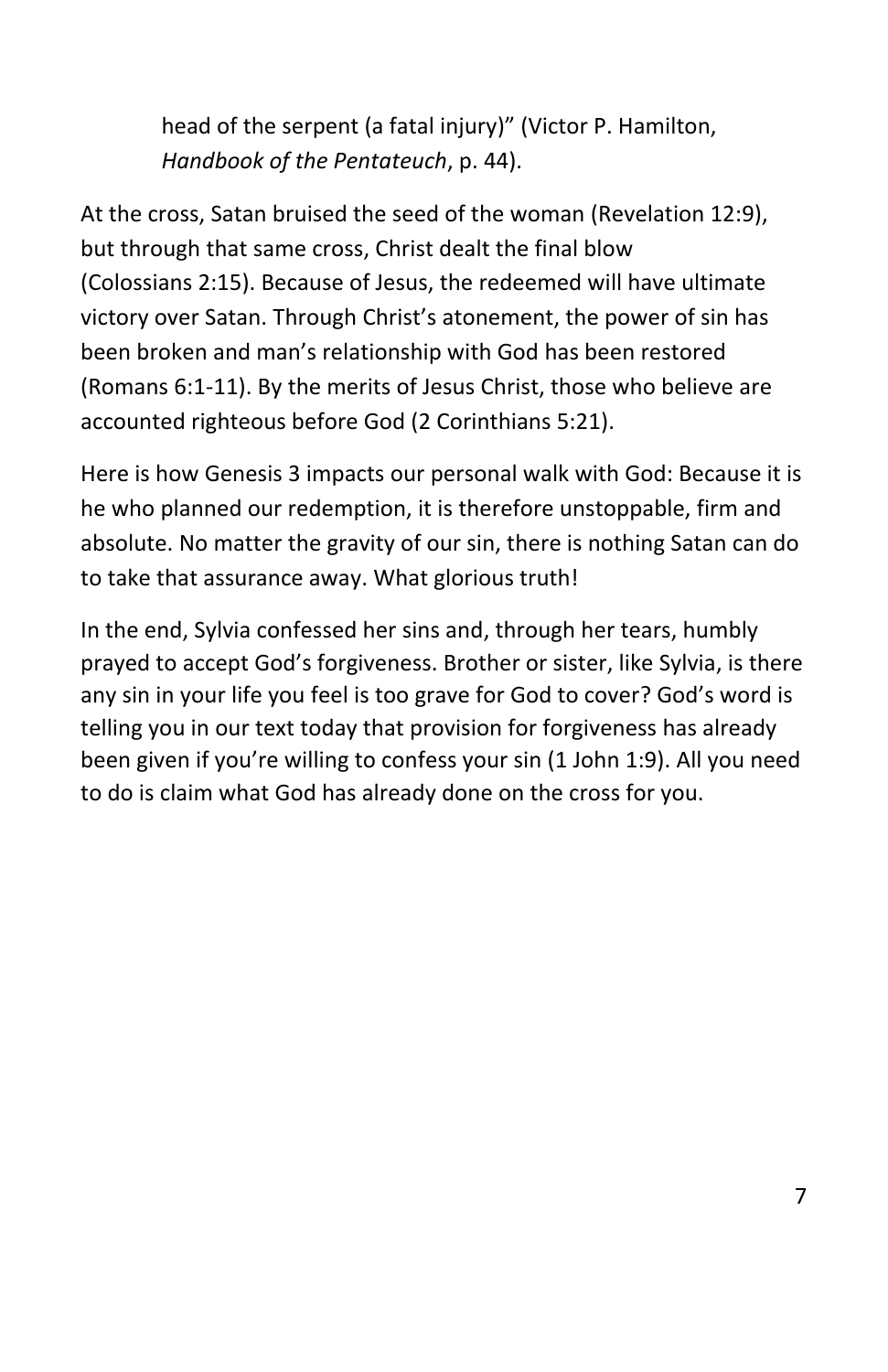### New Beginnings (Genesis 6—9)

#### By Elder Glenn Ramilo

#### DAY<sub>4</sub>

After graduating from university, my son Jonathan was beaming with idealistic hopes of landing his first sales job. Reality quickly welcomed him, however, as he found himself in an environment filled with duplicitous people who would do and say anything to make a sale.

He soon discovered the difference between academics and real-life business "when the rubber meets the road" practices. Needless to say, Jonathan became disillusioned. "This is not who I am—this is not what I learned!" As a father, I struggled to explain to him that sadly, this is the kind of world system we live in today.

Genesis chapters 6 through 9 recount how God's wondrous plan for his creation was marred by universal wickedness. Thus, Yahweh resolved to destroy the earth through a worldwide flood (Genesis 6:6-9). There was one, though, who found favor in God's sight—Noah. Though he lived in a totally corrupt society, Noah was committed to godliness and reverence for Yahweh. Moreover, when God told him to build a massive vessel for the imminent deluge even when there was no rain—the son of Lamech obeyed! Noah was no doubt mocked, as he steadily constructed this ark. Through it all, Noah remained faithful: "Noah did everything just as God commanded him" (Genesis 6:22, NIV).

8 We all know what happened next. God judged the earth's inhabitants with a massive flood, killing every living thing (Genesis 7:22). Only Noah, his family and select animals were spared. About a year after the flood, the Lord commanded Noah to come out of the ark. Noah then emerged and worshiped the Lord. God thus made a covenant to never again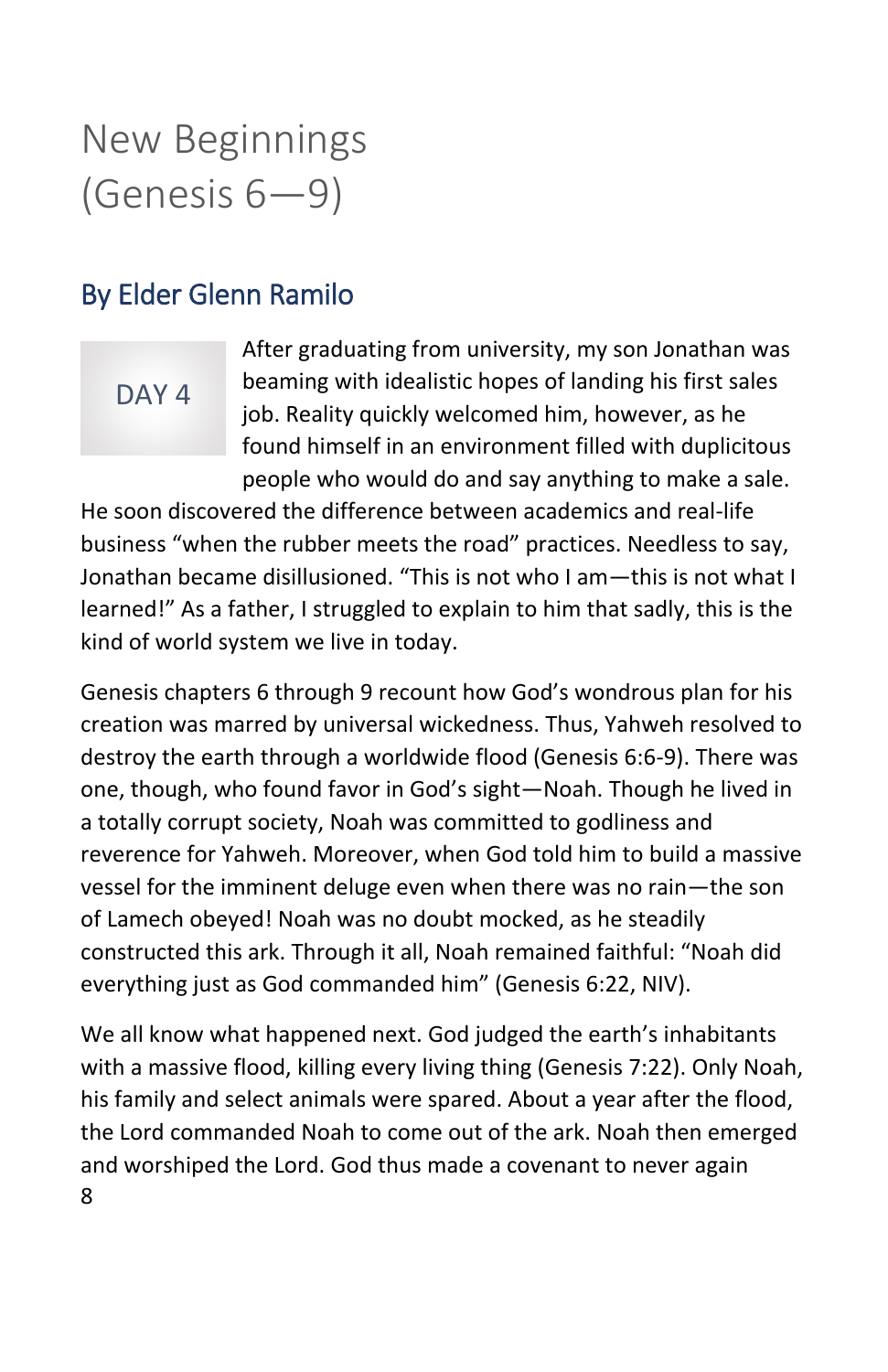destroy the earth by flood (Genesis 9:11). Even in judgment, God showed mercy! Each time we see a rainbow, we are reminded of his mercy.

We see seeds of God's mercy in the Noah narratives. Yet, such mercy is more fully revealed in Jesus. For only in Christ's promise of eternal life to all who trust him—our Ark of Salvation—do we grasp wonder of God's grace. God's covenant commitments made to us in Christ never fail.

My counsel to Jonathan was this: Trust in God's plan, and his plan will require your faithfulness. When we, like Noah, stand up to the pressure of this world, Christ by his Spirit will speak to the scoffers and critics through us. Then our proclamation will speak just as loud as the words of the most dynamic preachers in the world. Just like Noah.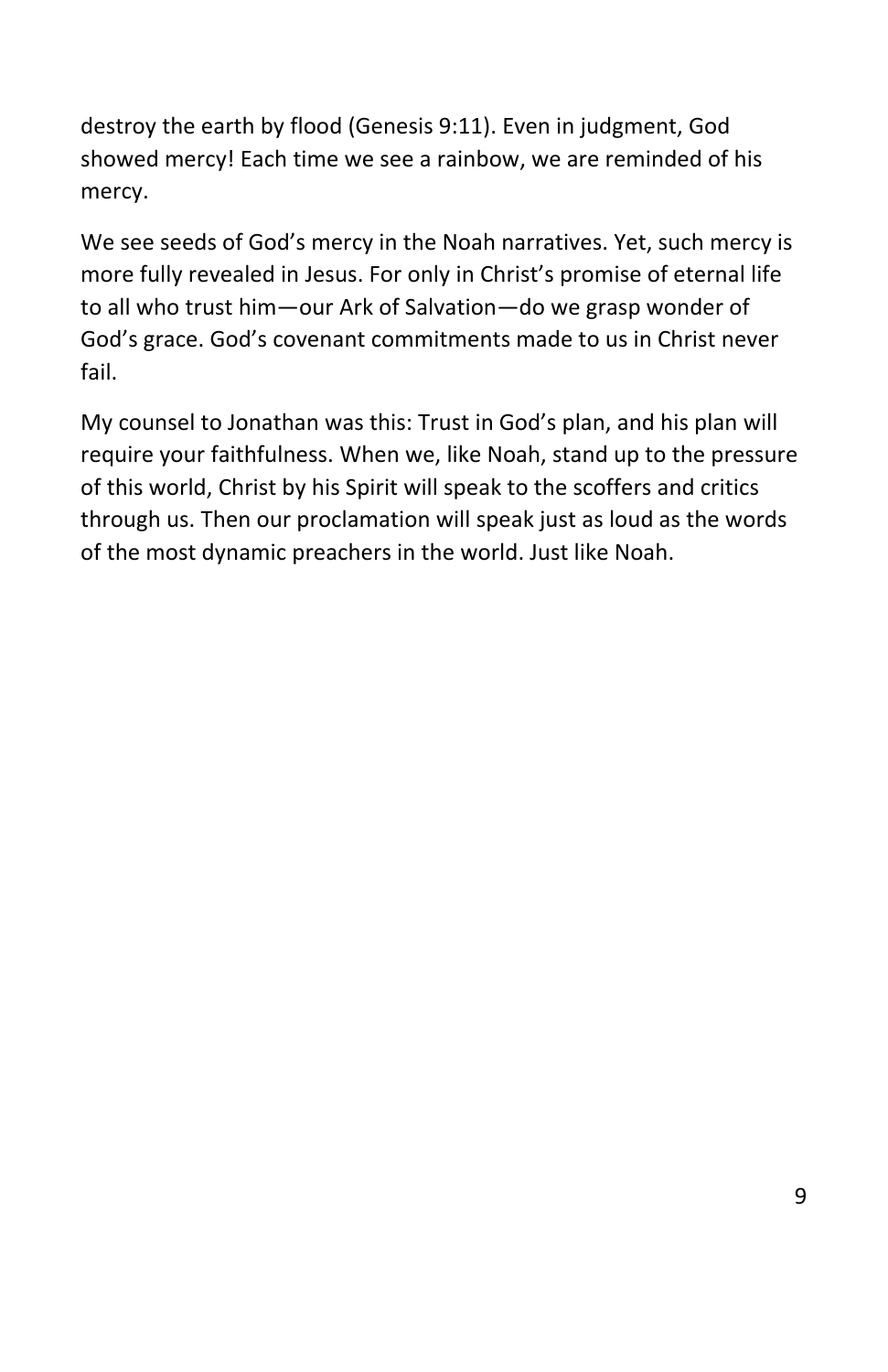### Polyphonic Symphony of Praise (Genesis 10—11)

#### By Elder David Talaguit with Pastor Robert Gutierrez

### DAY<sub>5</sub>

Is there some confusion in your life? When you look at the things surrounding you, do you see a lot of unfinished things, or maybe even a pile of rubble? This might not be a bad thing. It might be God's mid-course

correction for your life. Humanity after the flood went through something like this.

Genesis 10 is yet another instance of humanity rising up against God in pride. Yahweh's post-flood mandate was to populate the earth, and exercise dominion over the rest of creation—a sort of "rebooting" of the creation directive (Genesis 1:28; 9:7; see Paul R. House, *Old Testament Theology*, p 70). The whole world used one language and refused to scatter. They used their unity to build a tower in order to reach the heavens. Here, the lack of worshipping the one true God is substituted for human self-trust:

> "Come let us build ourselves a city, with a tower that reaches to the heavens, so that we may make a name for ourselves and not be scattered over the face of the whole earth" (Genesis 11:4, NIV).

Humankind disobeyed God and called it progress! Redemption and blessing would not come with this humanistic mindset.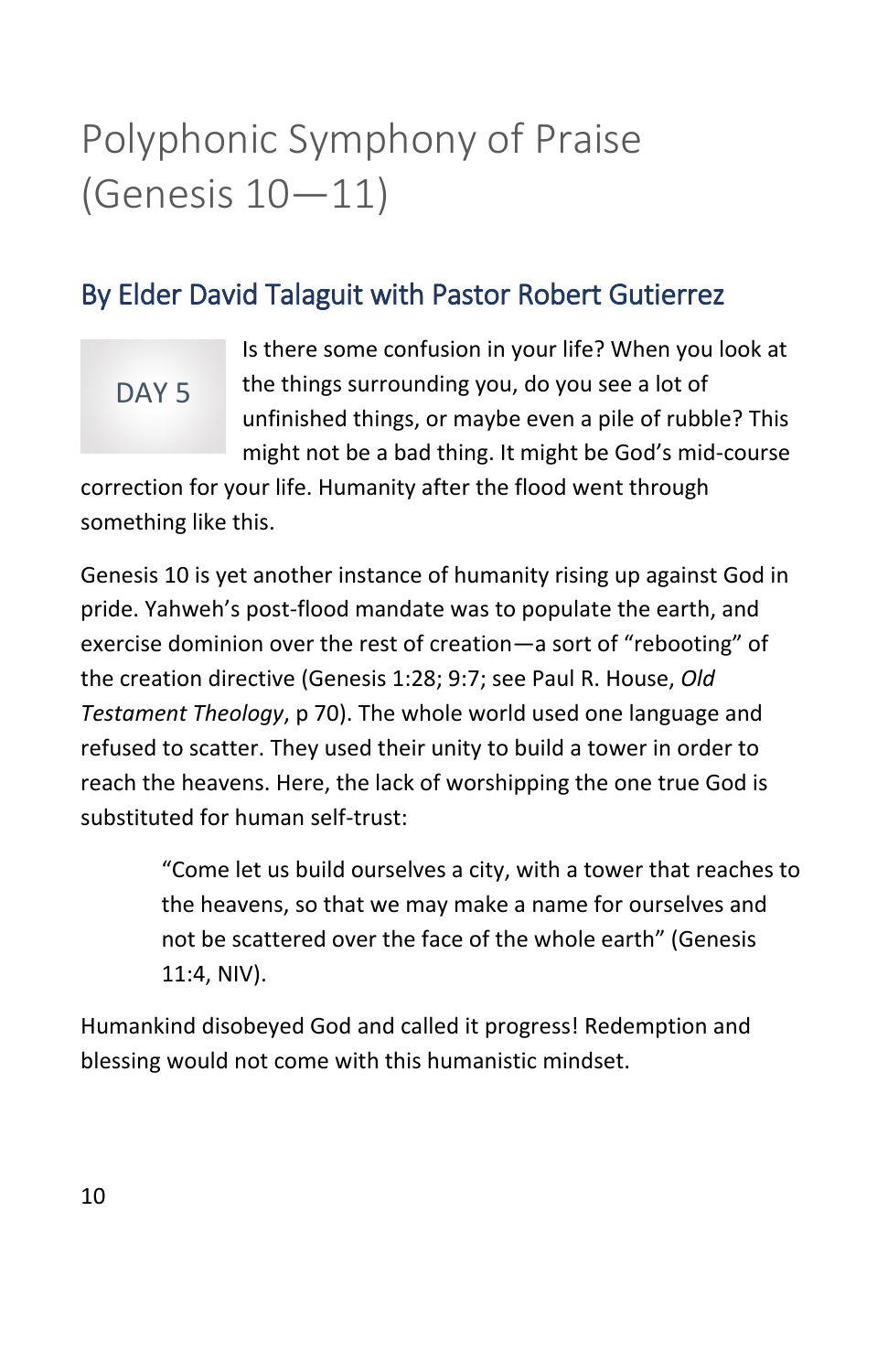At times we ourselves are unaware of our own blindness to our own rebellion—but God sees through our smokescreens and intervenes to save us:

> "Come, let us go down and there confuse their language, so that they may not understand one another's speech." So the Lord dispersed them from there over the face of all the earth, and they left off building the city" (Gen. 11:7-8).

Just imagine our diminished state had the Lord not come down and confuse Babel! The world would not be the polyphonic symphony of languages that it is now! Because of God's redemptive action, heaven will consist of diverse worshippers:

> "And they sang a new song, saying: 'You are worthy to take the scroll and to open its seals, because you were slain, and with your blood you purchased for God persons from every tribe and language and people and nation. You have made them to be a kingdom and priests to serve our God, and they will reign on the earth.'"(Rev. 5:9-10).

The holy Trinity has always willed ethnic and linguistic diversity in order for people of every tribe, language and nation to be giving him glory and honor. To put it another way: God's diaspora mandate is missional. The Lord wills for diverse worshippers from every tribe, language and nation under the one lordship of Jesus through his Spirit.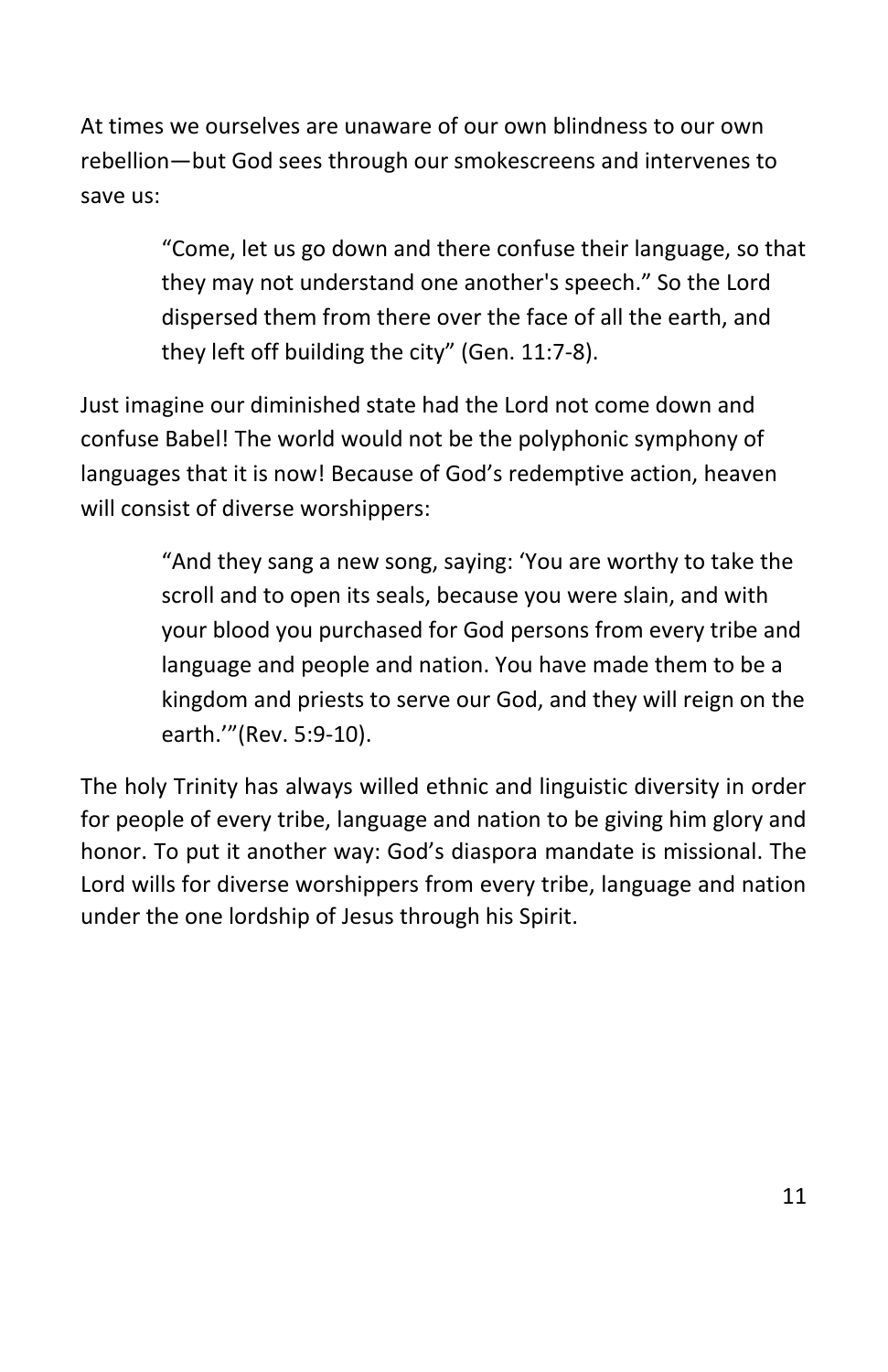### Life Lived God's Way (Genesis 16—20)

#### By Elder Voltaire Pineda

### DAY<sub>6</sub>

I had the pleasure to spend some time with a young adult recently. "Andrew" (not his real name) grew up in a household that feared God. Once college started, however, he gained exposure to numerous ideas that contradicted his beliefs. Soon Andrew started to

neglect his fear for God. In his first year he did attempt to align himself with the Lord. But exposure to the "college experience" began to affect him. In his second year, the gradual adoption of this lifestyle expanded to where following Christ became more difficult. By his third year, Andrew was so immersed in his new way of living that his walk with God fell by the wayside. In his senior year he met a special person, but utilized his new values to dictate the cadence of their relationship. Eventually, Andrew made some choices that resulted in heartbreak. The Holy Spirit convicted him, and so decided to come clean by confessing his offences to this special person, putting their relationship in jeopardy.

Today, Andrew does not realize that God's mercy has come upon him, keeping him safe with a practical life-lesson. That is because he is in the midst of losing this friend. He waits for signs of God's mercy. Although he may not see it now, the hard lessons this young man learns will build a godly character in him that will benefit him over a lifetime.

12 This story reminds me of Abraham's story: a man of deep faith, yet deeply flawed. One glaring example of the patriarch's foibles consisted of him passing his wife Sarah off as his sister—first to the Egyptians and then to Abimelech—in order to save his own skin (Genesis 12:10-20 &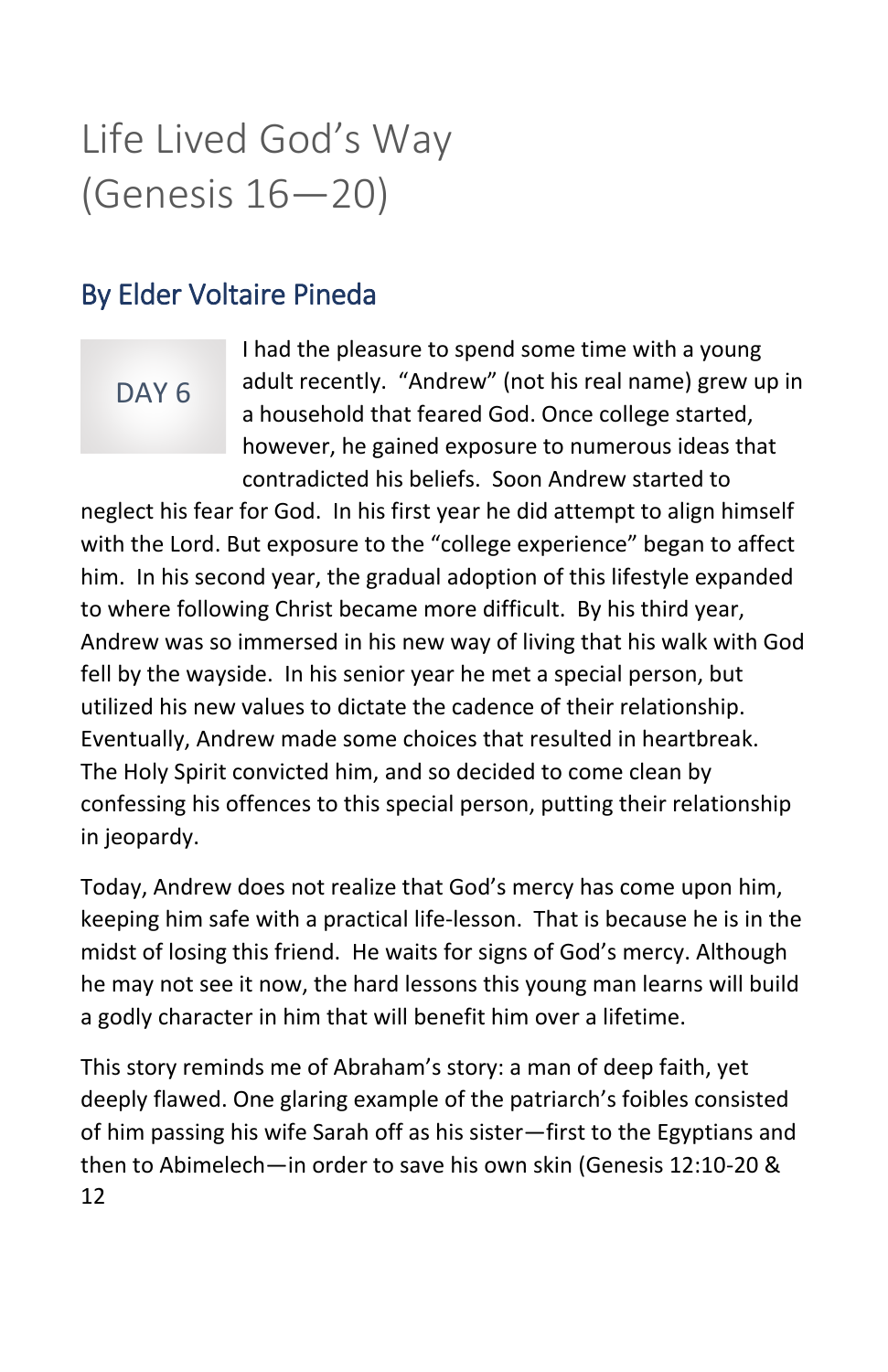20:1-7). This is the "father of faith," through whom Yahweh's covenant blessings would cascade to Israel and the nations! Nevertheless, God showed mercy by sparing Abraham, fulfilling the covenant promise of making him a great nation (Genesis 12:1-3). Ultimately, Abraham demonstrated his loyalty to God when sought to offer Isaac, his beloved son, as a sacrifice upon God's directive (Genesis 22:1-14). It takes time but once we take God seriously, living up to his standards—not bringing his standards down to meet ours—God will show mercy and provision.

God's ultimate provision occurs through Christ's work on the cross. It is applied to those who believe in Christ alone for salvation. What's more, he has given us his Holy Spirit to indwell and empower us for holy living.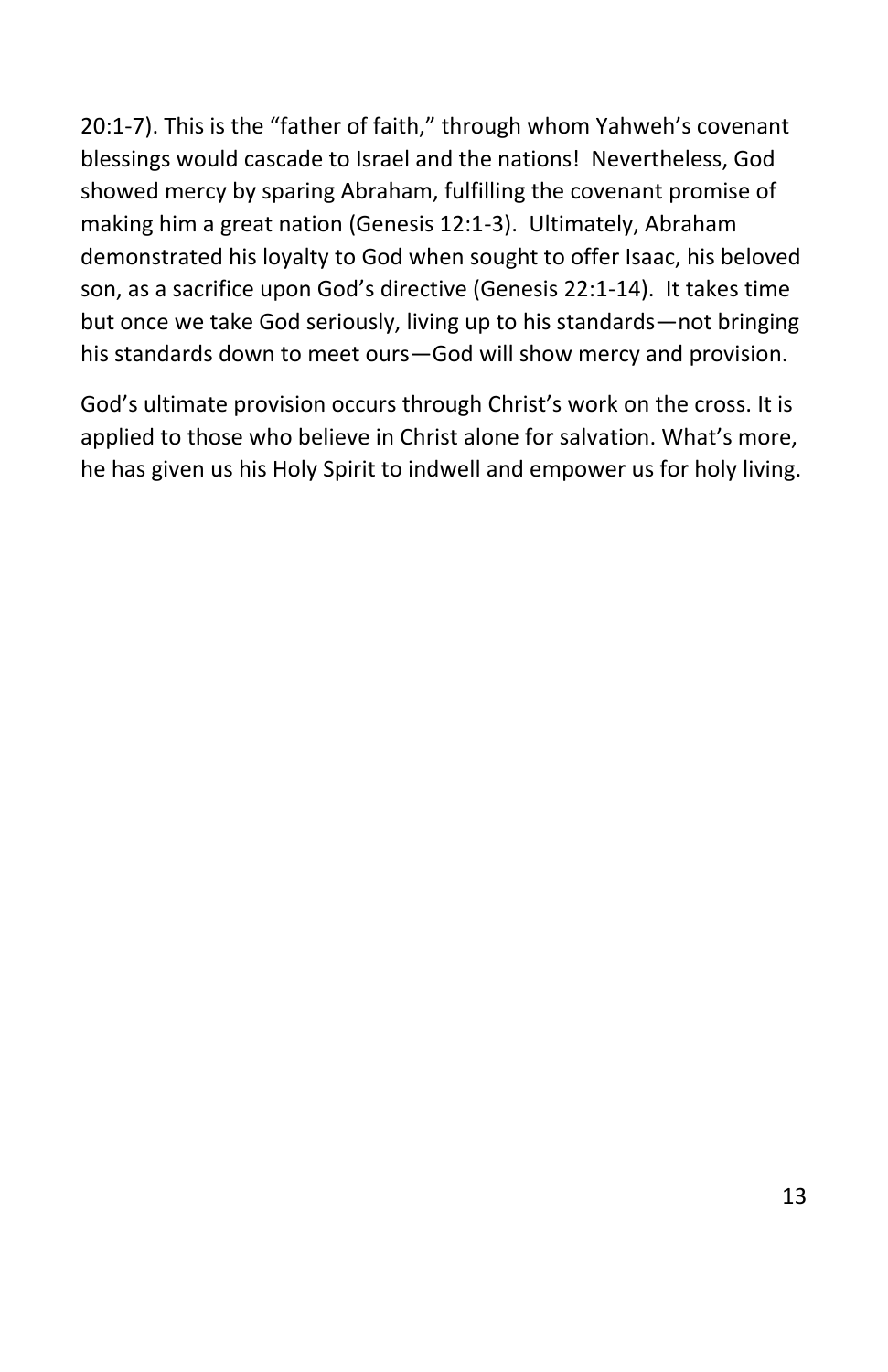### Yahweh Intervenes (Genesis 21—24)

### By Elder Jun Sopoco

### DAY<sub>7</sub>

Today, we will discover that Yahweh is the God who intervenes on behalf of his covenant people through a succession of interrelated stories.

It starts with the birth of Isaac, Yahweh's promised biological offspring to Abraham and Sarah. Isaac's birth came after long years of waiting. Sarah's initial doubt was replaced by faith in the strength of God's promise, and she miraculously conceived at an old age (Hebrews 11:11).

During a feast to honor Isaac, an ugly incident prompted Sarah to demand Hagar and Ishmael's expulsion. While done in anger, the Apostle Paul, nevertheless, approvingly quotes Sarah (Galatians 4:30). She unwittingly spoke prophetically in line with God's plan! God intervened and quieted Abraham's vexed soul by outlining his plans for both sons (Genesis 17:19-21).

Yahweh then put Abraham to the ultimate test—he instructed the patriarch to sacrifice his son as a burnt offering. Rather than shrink or recoil, Abraham obeyed without equivocation (22:3). Abraham's "sacrifice" of Isaac foreshadows what God the Father would actually carry out with his Son. Abraham placed the wood on Isaac to carry; similarly, Jesus willingly carried his cross. When God was satisfied with Abraham's sacrificial heart, he provided a sacrificial ram (22:12-13). Jesus is our sacrifice.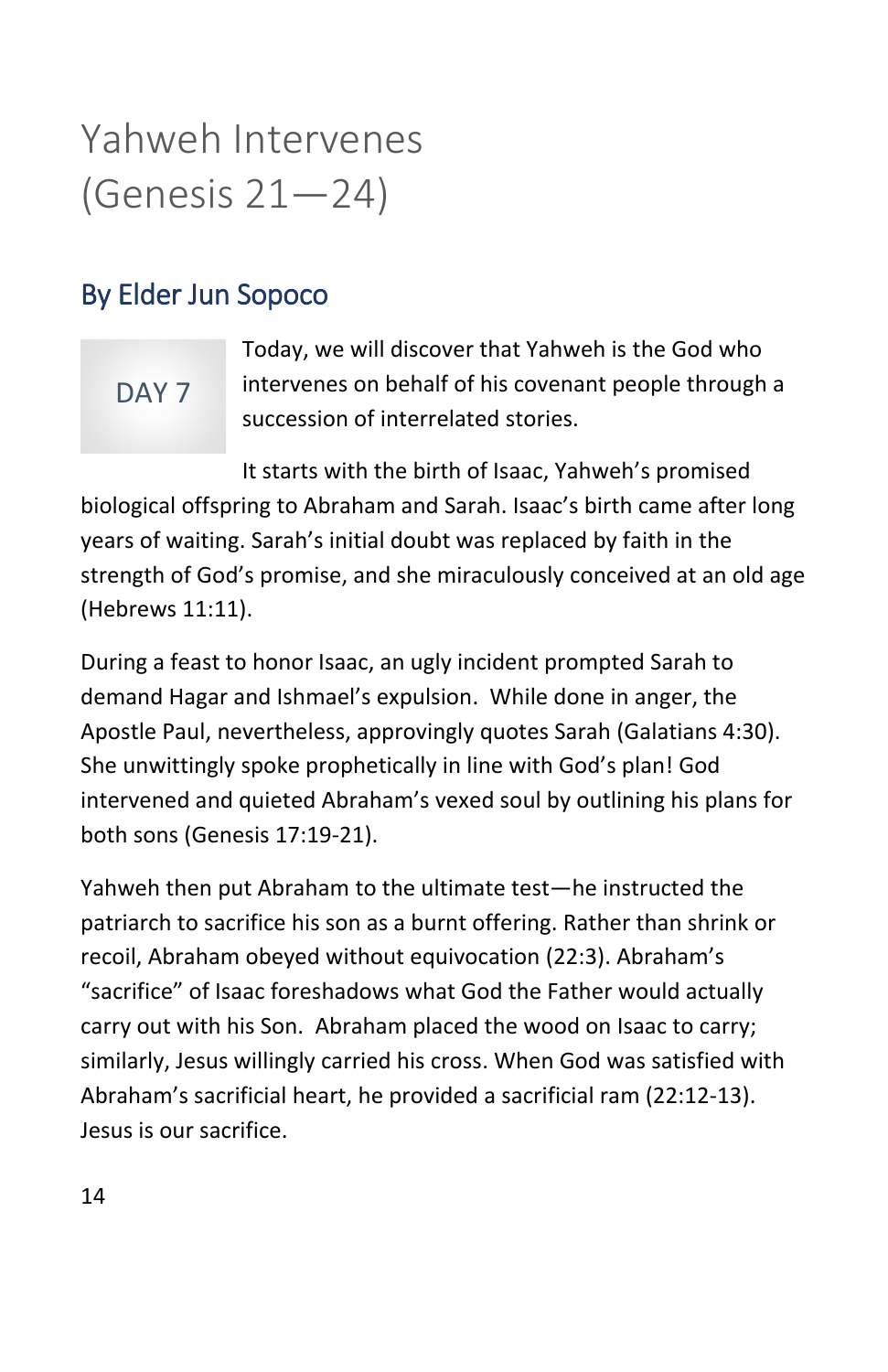Abraham's arrangements to secure a wife for Isaac also reveal his loyalty to Yahweh. First, he sent his servant, rather than Isaac to conduct this search, ensuring Isaac remains in Canaan—the very land promised to his descendants (12:5-8). Abraham also gave instructions for his servant to reject all Canaanite women because they were wicked. God honored Abraham by answering his servant's prayer—right down to the specifics! His retelling to Rebekah of Yahweh's intervention inspired her response, "*I will go,*" when asked if she will come with the servant immediately (25:58).

In these episodes, Yahweh's love, grace and power was displayed through timely interventions for his covenant people. I can attest to this when I look back at how God orchestrated our migration here in the United States. Before his intervention, I tried to come here, planning everything on my own. All attempts resulted in failure. When I gave up, that's when God intervened, surprising me with blessings far more valuable than material possessions—the salvation of my wife and children because he already prepared the people who will lead us to BCC!

As we meditate today, may we, as spiritual beneficiaries of Abraham's covenant reject complacency in favor of perseverance in God's will for us. For he will intervene on our behalf.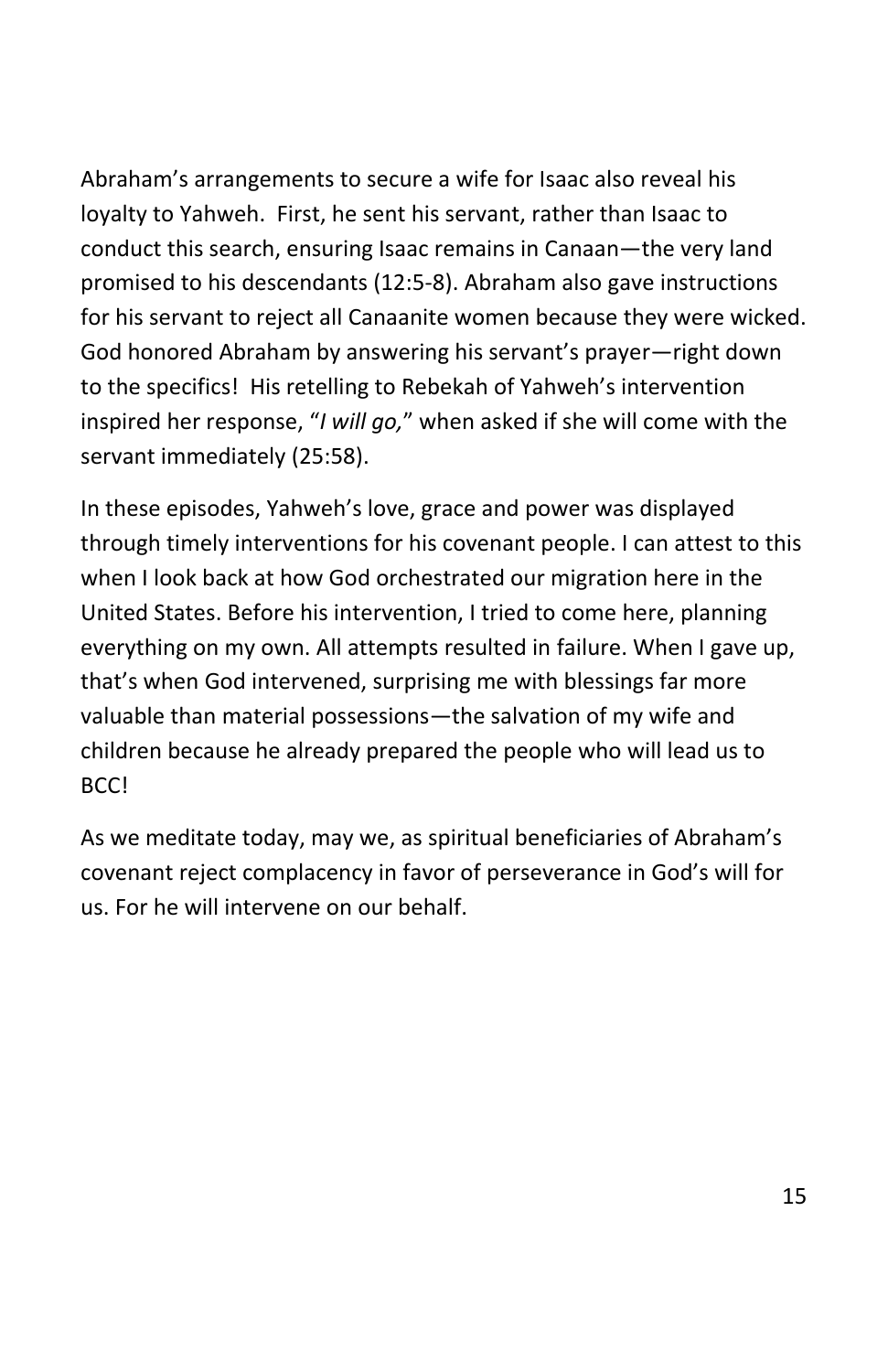### From Jacob to Israel (Genesis 25—34)

#### By Pastor Robert Gutierrez

### DAY 8

What joy there is in knowing that they are being molded into the spotless character of Jesus! Scripture declares indicative loudly:

For those God foreknew he also predestined to be conformed to the image of his Son, that he might be the firstborn among many brothers and sisters (Romans 8:29, NIV).

Did you catch that? The Lord is committed to making you like Jesus. He is not satisfied for leaving you as you currently exist. Rather, our Heavenly Father is determined to remove all your personal "dross" in Christ and by the Spirit. That is why he has saved you from your sins. Sometimes he sanctifies us through gentle instruction. Other times, he prunes the disciple through suffering and adversity. God even uses our persecutions so that we can be like Jesus. God will not revoke his salvation obligation to you because he is faithful to the covenant promises he made to Abraham over four thousand years ago. Today, we will look at how the Abrahamic Covenant played out in the life of a crucial beneficiary—Jacob.

The second son of Isaac seems an unlikely candidate for passing on the covenant blessings of Abraham. He starts off as a shady character, tricking his elder brother into giving up his birthright (25:29-34), and then fooling his father into blessing him instead of the older brother (27:1-40). Yet just as Abraham's blessings pass to Isaac, rather than Ishmael (17:15-21)—so the Abrahamic Covenant line goes through Jacob, rather than Esau (25:23). Despite the deceit of Rebekah and her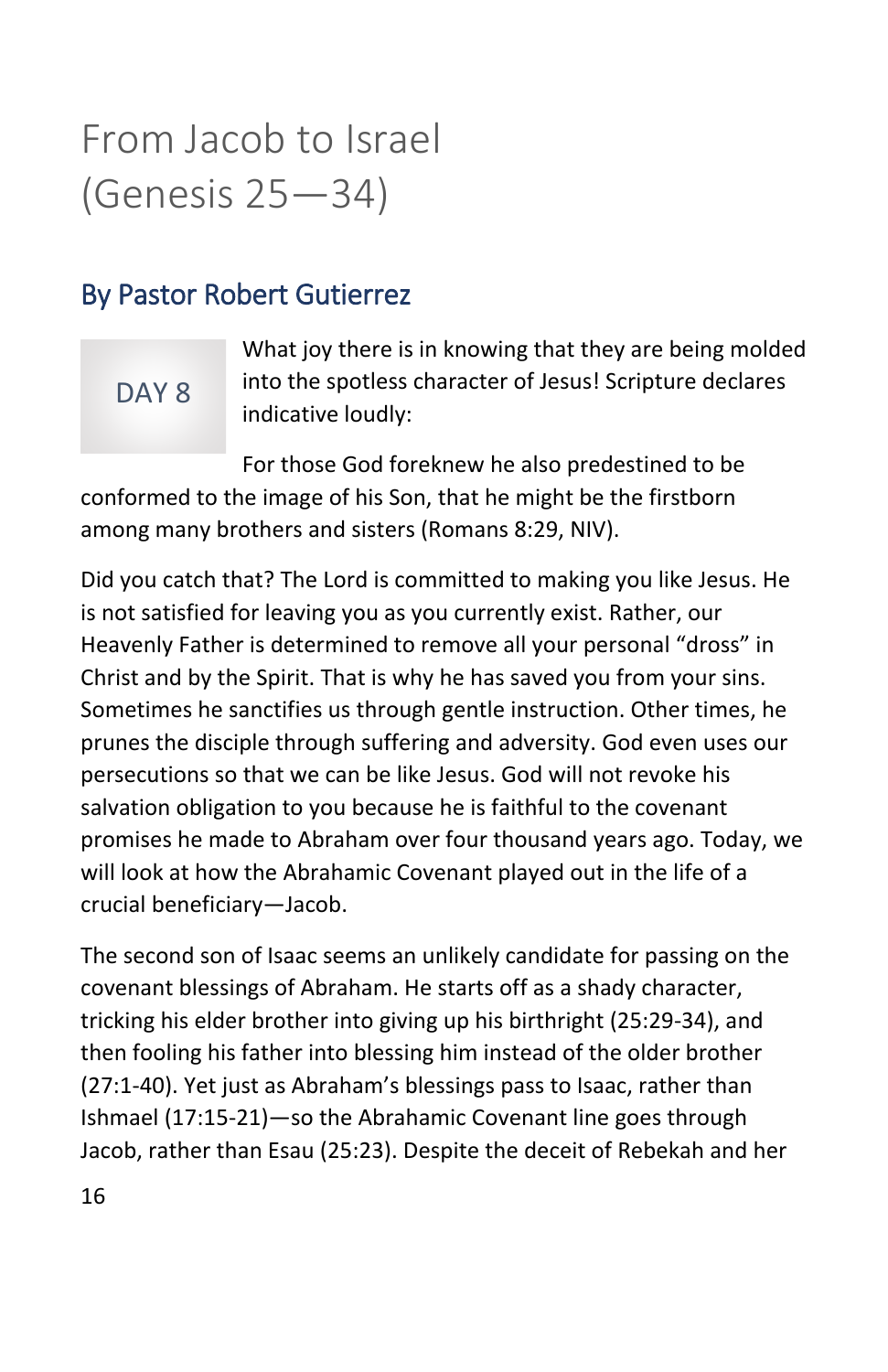son, Yahweh accomplished his covenant purposes in Isaac's heir. God would not leave Jacob as a charmed schemer. He would soon mold him through trials, perils and other character formation experiences. Jacob is destined for the patriarchal blessing, as it is grounded in an oracle given to Rebekah (25:23).

In Chapters 29—34 Jacob experiences his spiritual transformation through his hardships at Padam Aram. Although Laban, Jacob's fatherin-law cheats him, Yahweh exalts Jacob above tormentor. As he finally flees his oppressor, Jacob wrangles with God for blessing and protection. Jacob emerges a different man by the time he returns to Canaan—No longer Jacob, but Israel (32:28). To be sure, Israel is not perfect—but he is a transformed man! The eternal covenant God will mold the disciple through their personal historical events—the good and the bad.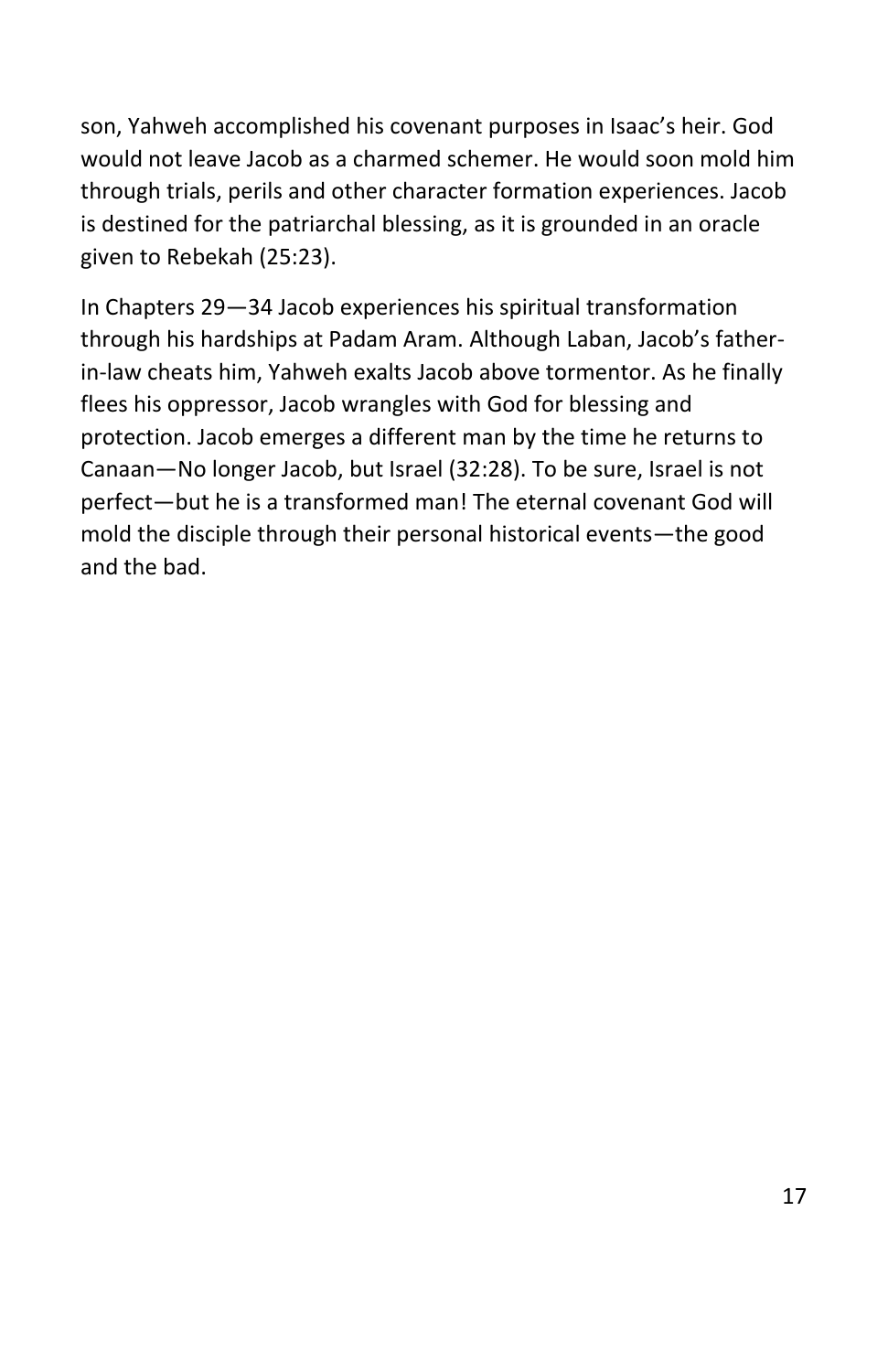### Chosen for Blessing (Genesis 33—39)

#### By Elder Ryan Madera with Pastor Robert Gutierrez

### DAY<sub>9</sub>

When Yahweh sovereignly chose Jacob over Esau to be the conduit of Abraham's covenant blessings, he did so in love. God did not choose Jacob because he was a better person than his brother, but because of his love.

We may never know exactly why God predestined Jacob to be Isaac's heir. Rest assured, though, that his election is not arbitrary. Rather, it is purposeful, loving and irrevocable. While Yahweh rejected Esau, he was nevertheless, a blessed man (Genesis 36).

This principle is evident in the Jacob and Esau episodes found in Genesis 32—33. Jacob had robbed Esau of both his birthright and patriarchal blessing before fleeing to *Paddan-aram*. Because of Jacob's deceit, Esau resolved to kill his brother (Genesis 27:41-42). But in spite of Jacob's faults, Yahweh kept his covenant promise, ensuring his survival. He even changes Jacob's name to Israel, in effect, "kick-starting" the very nation through which the covenant blessings would be mediated (32:27; see also 35:10). Jacob's trials under the hand of Laban, and his encounter with God transformed him. Israel would by no means be perfect. For example, his inaction concerning the violation of his daughter Dinah would impel Levi and Simeon to rashly slaughter a host of Shechemites (Genesis 34). Yet, Jacob was fundamentally, a changed man.

God also worked in Esau's heart so that when he encountered Jacob twenty years later, he granted pardon. Their reconciliation foreshadows Jesus' Parable of the Prodigal Son (Luke 15:11-32). While the disgraced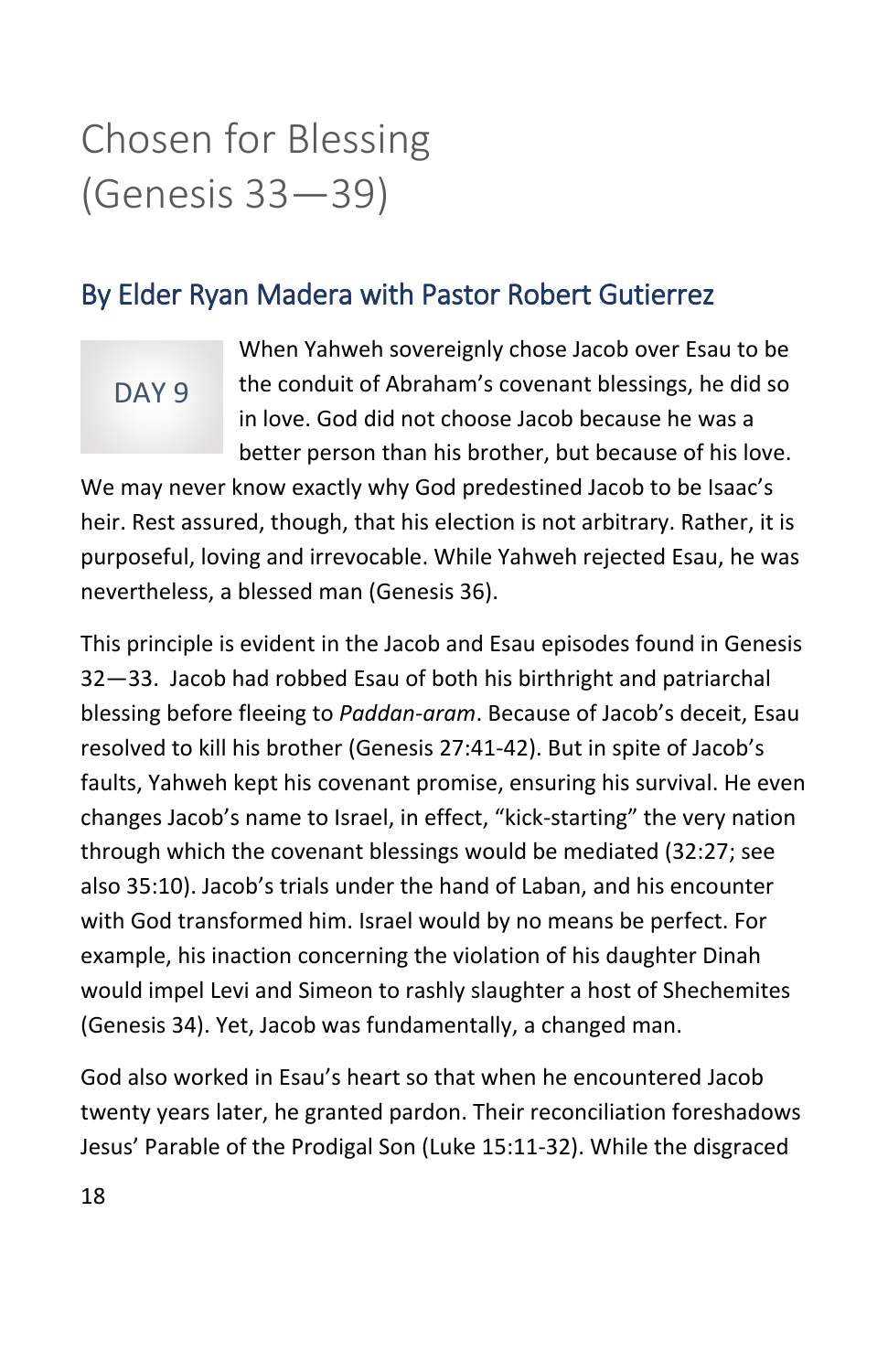son was still far off from his father's house, the loving father ran to the prodigal, and welcomed him home. In both instances offended party extended forgiveness.

In the drama of redemption, God is the "offended party." We are the "Jacobs" who are under a curse, and in danger of receiving divine wrath and perfect justice from Almighty God. But our loving Father offers reconciliation by sending his Son, Jesus Christ, to pay for our sins. What we deserve is judgment. What we receive is pure grace. The apostle Paul wrote:

> "But God shows us his love for us in that while we were still sinners, Christ died for us" (Romans 5:8).

As those who have been granted forgiveness, we as Christ's community of disciples must also extend grace and grant forgiveness to those who have offended us. For the follower of Christ, this is non-negotiable. Our heavenly Father has a heart for reconciliation—for us to be reconciled to him, and for us to be reconciled to one another.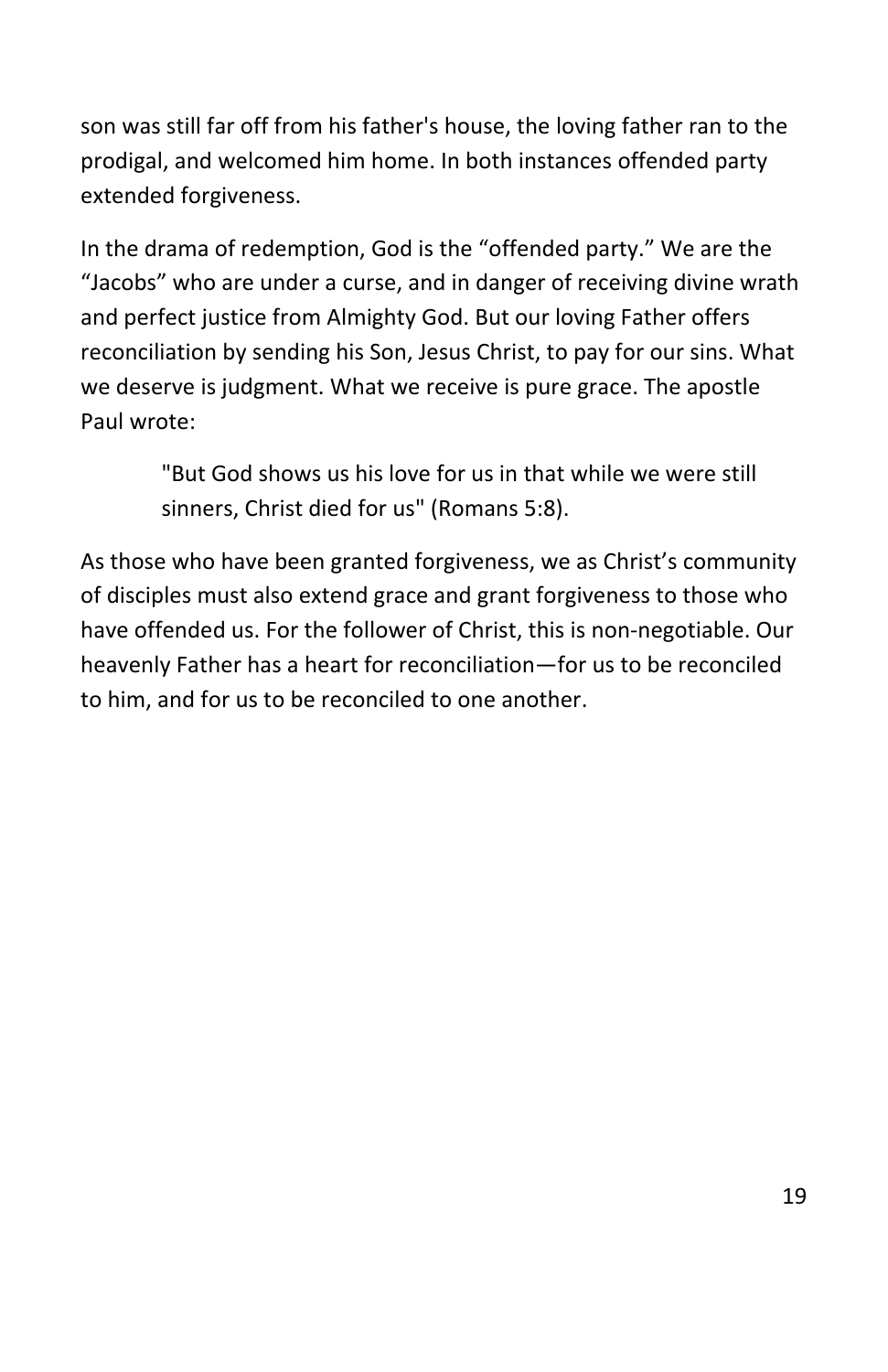### Providence and Formation (Genesis 37—50)

#### By Zion Gasilan with Pastor Robert Gutierrez

### DAY 10

Do you feel lonely and abandoned? Have you ever experienced betrayal from someone close to you? Perhaps you feel as if everything is against you. Indeed, life is filled with difficulty! Yet as followers of

our Lord Jesus Christ, we have hope and are not alone. Genesis 37-50 tells gives an account of Joseph, who experienced numerous afflictions in life, yet never lost hope. However, Joseph's story is not chiefly an account of his hardships. It isn't even about how Joseph stood strong in the midst of difficulty. Rather, the main point in these episodes is God's sovereign hand over human history—especially in the life of Joseph. This type of sovereign action is known as *Providence*. God was at work and in control of every situation, even when his brothers "meant evil against [him]." Here is a summary of providence through story.

20 Joseph's brothers sold him into slavery and was taken to Egypt, because of their hatred towards him. But once in Egypt, Yahweh blesses Joseph. He became the overseer of Potiphar's house, that is, until he was falsely accused of rape (39:1-19). Once imprisoned, Joseph flourished in prison by becoming a sort of "warden" to this institution (39:20-23). At this time he interpreted the dreams of two inmates with pinpoint precision. Joseph was eventually brought to Pharaoh when he accurately interpreted the Egyptian ruler's dreams by the hand of God. Joseph also proposed a plan for surviving an upcoming famine. As a result, Joseph was made "Vice-Pharaoh,"essentially running the entire nation (ch 41). God imbued Joseph with wisdom to save Egypt and her subjects from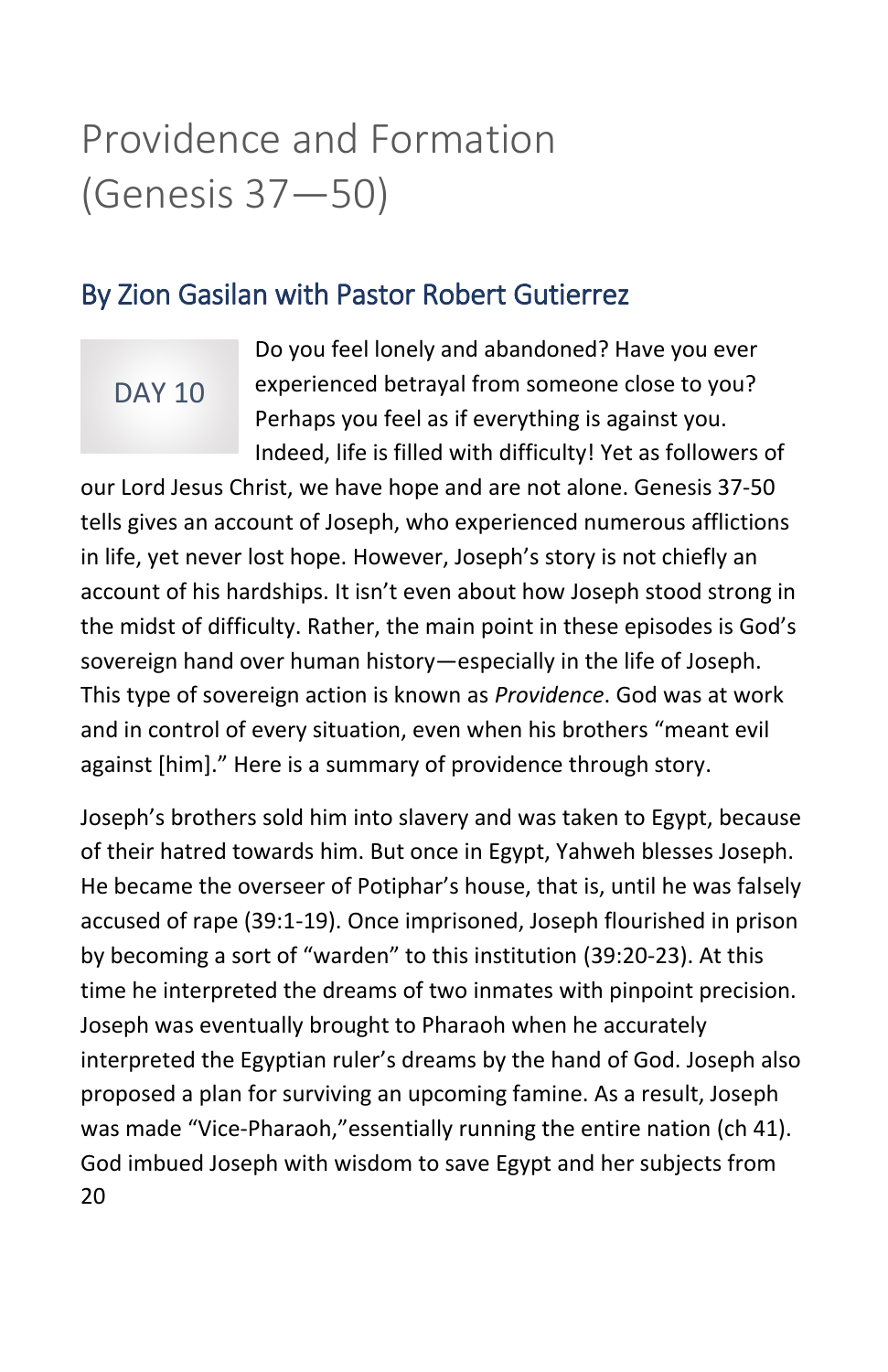this harsh famine. Among those suffering were Jacob and his clan. Because food was scarce, the brothers were forced to journey to Egypt and appeared before Joseph, who tested them before finally revealing himself to them. As a result, Jacob's family was saved from extinction by relocating to Egypt in order to live under Yahweh's blessing. God's providence is aptly summarized by Joseph's epic declaration:

> "Do not be afraid, for am I in God's place? As for you, you meant evil against me, but God meant it for good in order to bring about this present result, to preserve many people alive" (Genesis 50:19-20, NASB).

God governs the universe with wisdom and love. In Christ and by his Spirit, he directs and cares for you, even down the most mundane parts of your life. Are you living in fear? Don't be—for God is with you. He is in control of your life. Are you experiencing good things in life? Humble yourself before God and thank him, for all things come from him. What matters is not how strong you are when you face trials or even your accomplishments. Life is not about success, but how we live our lives before our Lord Jesus Christ.